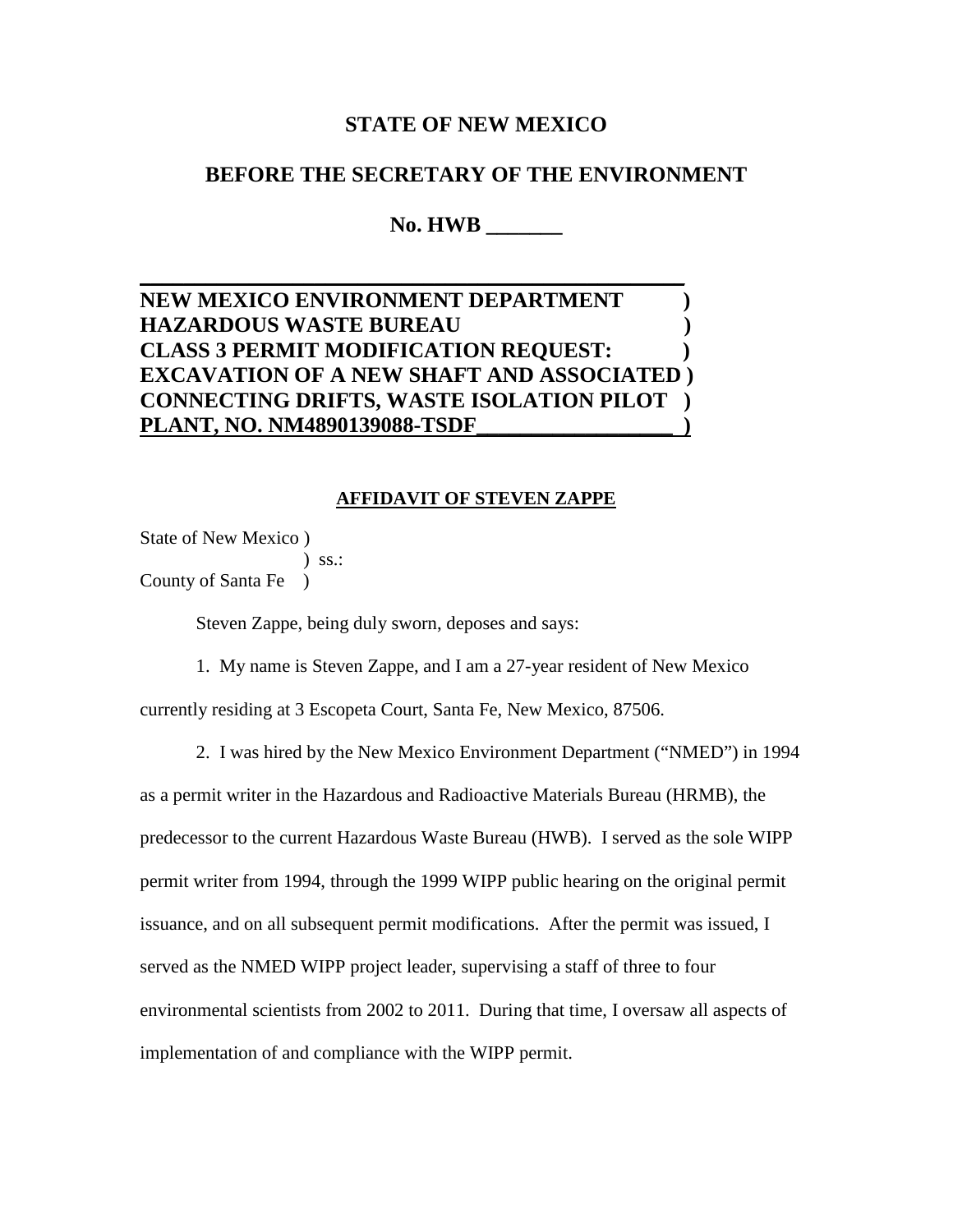3. After the issuance of the initial WIPP permit on October 27, 1999, which became effective 30 days later, Permittees submitted over 100 separate permit modification requests ("PMRs") and several temporary authorization ("TA") requests within the first ten years of the permit. I quickly became intimately familiar with the regulatory requirements contained in 20.4.1.900 NMAC (incorporating 40 CFR §270.42). In order to interpret and apply consistently the permit modification requirements specified in 40 CFR §270.42, "Permit modifications at the request of the permittee," HWB permitting staff generally rely upon two resources:

a) a clear and literal reading of the regulatory language in 20.4.1 NMAC and all regulations incorporated by reference therein, and

b) EPA guidance documents, especially preamble and explanatory language when EPA issues proposed and final rules constituting the regulations.

4. The RCRA regulations, 40 CFR §270.42, identify and distinguish between two classes of PMRs that require public notice and allow public comment prior to a final agency decision:

a. Class 2 permit modifications (40 CFR §270.42(b)) are either explicitly listed and identified as such in Appendix I to §270.42 or "*apply to changes that are necessary to enable a permittee to respond, in a timely manner, to*

*"(A) Common variations in the types and quantities of the wastes managed under the facility permit,*

*"(B) Technological advancements, and*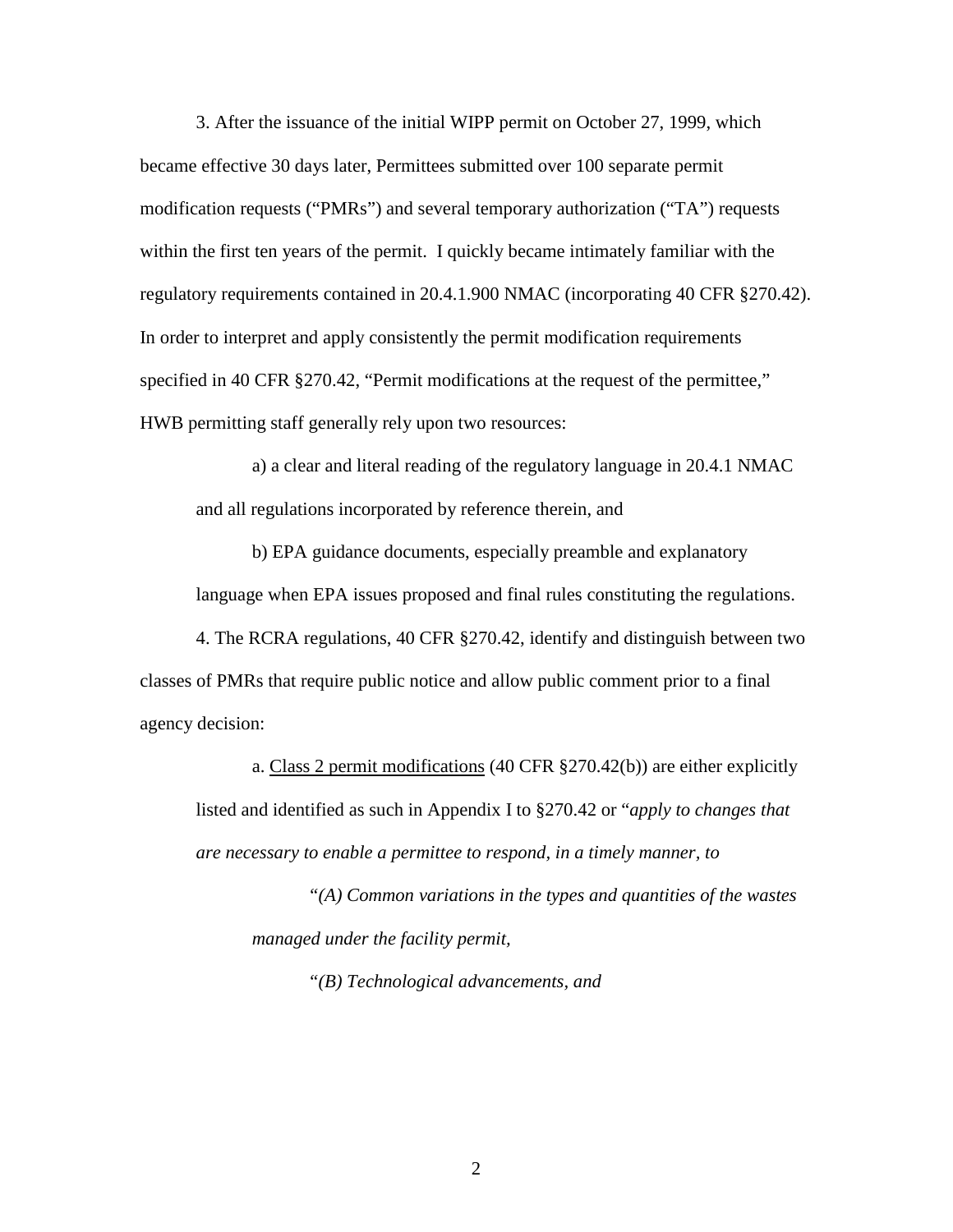*"(C) Changes necessary to comply with new regulations, where these changes can be implemented without substantially changing design specifications or management practices in the permit.*"

40 CFR §270.42(d)(ii).

b. Class 3 permit modifications (40 CFR §270.42(c)) are either explicitly listed and identified as such in Appendix I to §270.42 or "*substantially alter the facility or its operation.*"

40 CFR §270.42(d)(iii).

5. Both Class 2 and Class 3 PMRs require a 60-day public comment period. The Class 2 process then has a prescribed timeframe, leading to a final agency decision no later than 90 to 120 after receipt of the PMR. The Class 2 process includes a "default" provision (see 40 CFR  $\S 270.42(b)(6)(iii)$  and (b)(6)(v)), which says that, if the agency fails to make a decision on the PMR within 120 days of its receipt, the permittee is authorized to conduct the activities described in the PMR for up to 180 days. If the agency does not make a final decision before the end of the automatic authorization, the permittee is authorized to conduct the activities described in the PMR for the life of the permit.

6. In contrast, the Class 3 process timeframe becomes indeterminate following the initial public comment period, since it incorporates a draft permit, public comment, and a public hearing; it is referred to as "the more extensive procedures of Class 3." 40 CFR  $§270.42(b)(6)(i)(C)(2)$ . Class 3 PMRs have no "default" provision.

7. The Class 2 PMR process includes a "preconstruction" provision (40 CFR  $\S270.42(b)(8)$ , under which the permittee may perform construction associated with a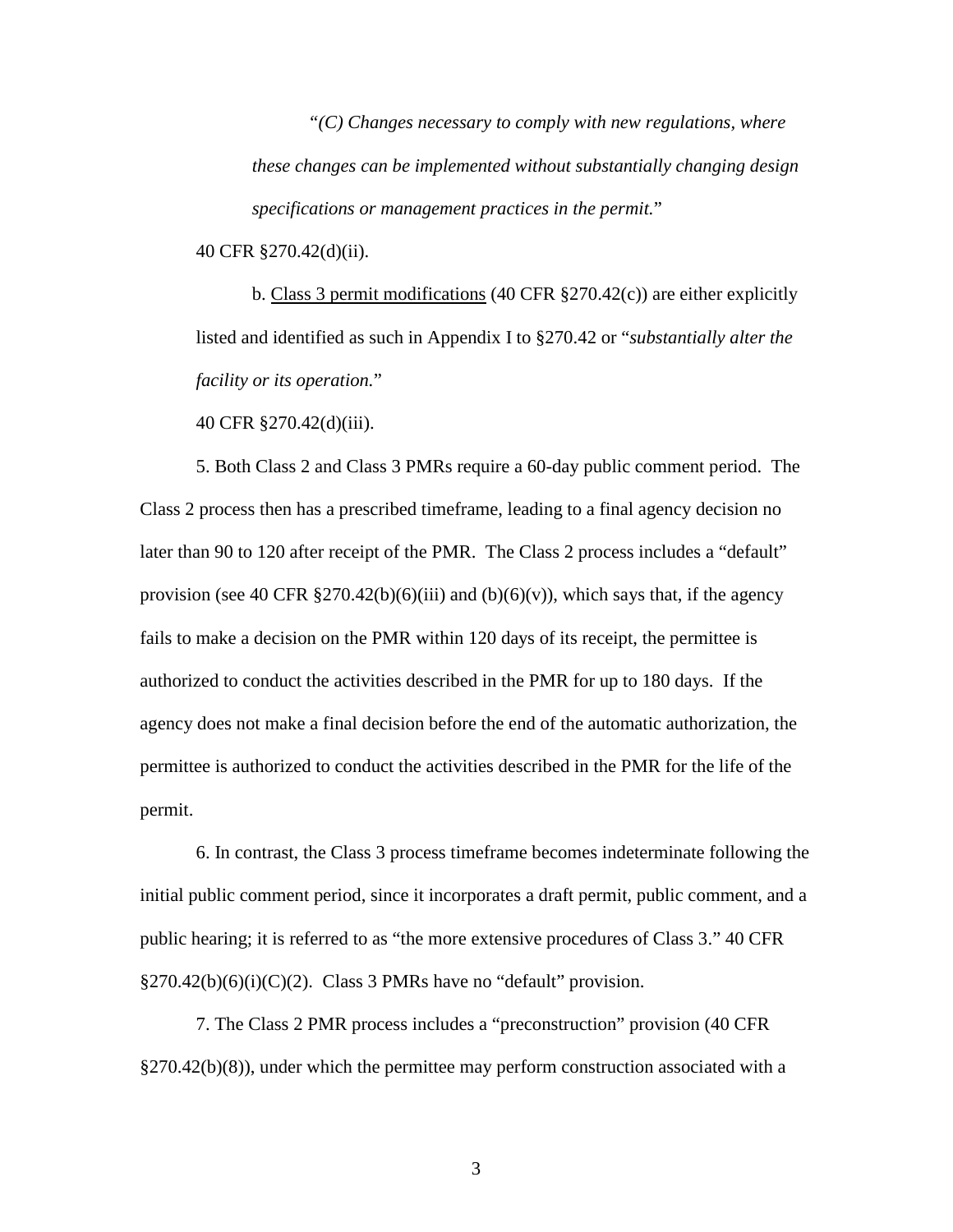Class 2 PMR beginning 60 days after the submission of the request, unless the agency establishes a later date for commencing construction. EPA's preamble (*Permit Modifications for Hazardous Waste Management Facilities*, 53 Fed. Reg. 37913 (September 28, 1988)) states, "…such construction would be at the permittee's own risk if the modification request is ultimately denied."

8. EPA then adds, concerning Class 3 PMRs: "Class 3 modifications are subject to the same initial public notice and meeting requirements as Class 2 modifications. However, the default and *preconstruction provisions of Class 2 do not apply*." *Id.* The preamble discussion of the final rule is clear: "… there is no preconstruction allowed with the Class 3 modification…" 53 Fed. Reg. 37918.

9. Temporary authorizations were incorporated in the 1988 final rule to provide "…the [a]gency with the authority to grant a permittee temporary authorization, without prior public notice and comment, to conduct activities necessary to respond promptly to changing conditions." 40 CFR §270.42(e). EPA expected that temporary authorizations will be useful in the following two situations:

"(1) To address a one-time or short-term activity at a facility for which the full permit modification process is inappropriate; or

"(2) to allow a facility to initiate a necessary activity while its permit modification request is undergoing the Class 2 or 3 review process." 53 Fed. Reg. 37919.

10. The regulatory criteria for issuance of a TA  $(\frac{8}{270.42}e)(2)(i)$  are  $\S270.42(e)(3)(ii)$ :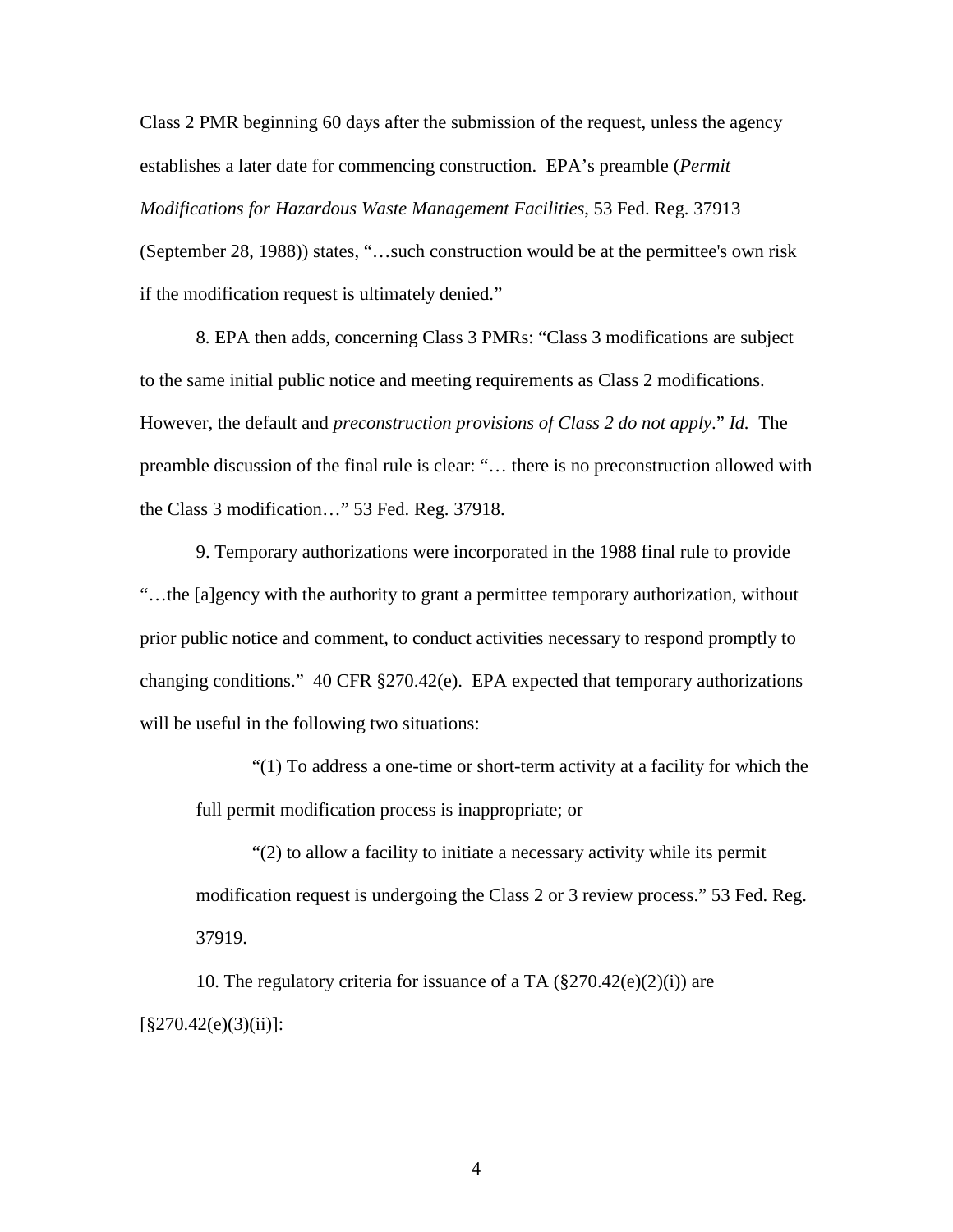"(A) To facilitate timely implementation of closure or corrective action activities;

"(B) To allow treatment or storage in tanks or containers, or in containment buildings in accordance with 40 CFR part 268;

"(C) To prevent disruption of ongoing waste management activities;

"(D) To enable the permittee to respond to sudden changes in the types or quantities of the wastes managed under the facility permit; or

"(E) To facilitate other changes to protect human health and the environment."

A TA can be granted for a Class 2 modification that meets one or more of the five criteria. However, a TA can only be granted for a Class 3 modification if it meets criteria (A) and (B), or if it meets criteria (C) through (E) and provides improved management or treatment of a hazardous waste already listed in the facility permit.

11. On January 16, 2020, the WIPP Permittees submitted a TA request to NMED related to their August 15, 2019 Class 3 PMR entitled, "Excavation of a New Shaft and Associated Connecting Drifts." In their TA request, they requested authorization to "Excavate a new shaft, Shaft #5 (S#5), approximately 1,200 feet to the west of the existing Air Intake Shaft (AIS)." They explained that this TA "… is needed pursuant to 20.4.1.900 NMAC (incorporating 40 CFR Part 270.42(e)(3)(ii)(E)) 'to facilitate other changes to protect human health and the environment.'" They stated:

Based on estimated timelines, it will take approximately seventeen months to excavate (sink) the shaft. It will take an additional eight months to mine the connecting drifts from S#5 to the existing repository. The start-up testing will take an additional twelve months to complete. The total estimated time to complete construction and implement the use of the S#5 ventilation system is thirty-seven months. Thus, there is a need on the part of the Permittees to start sinking the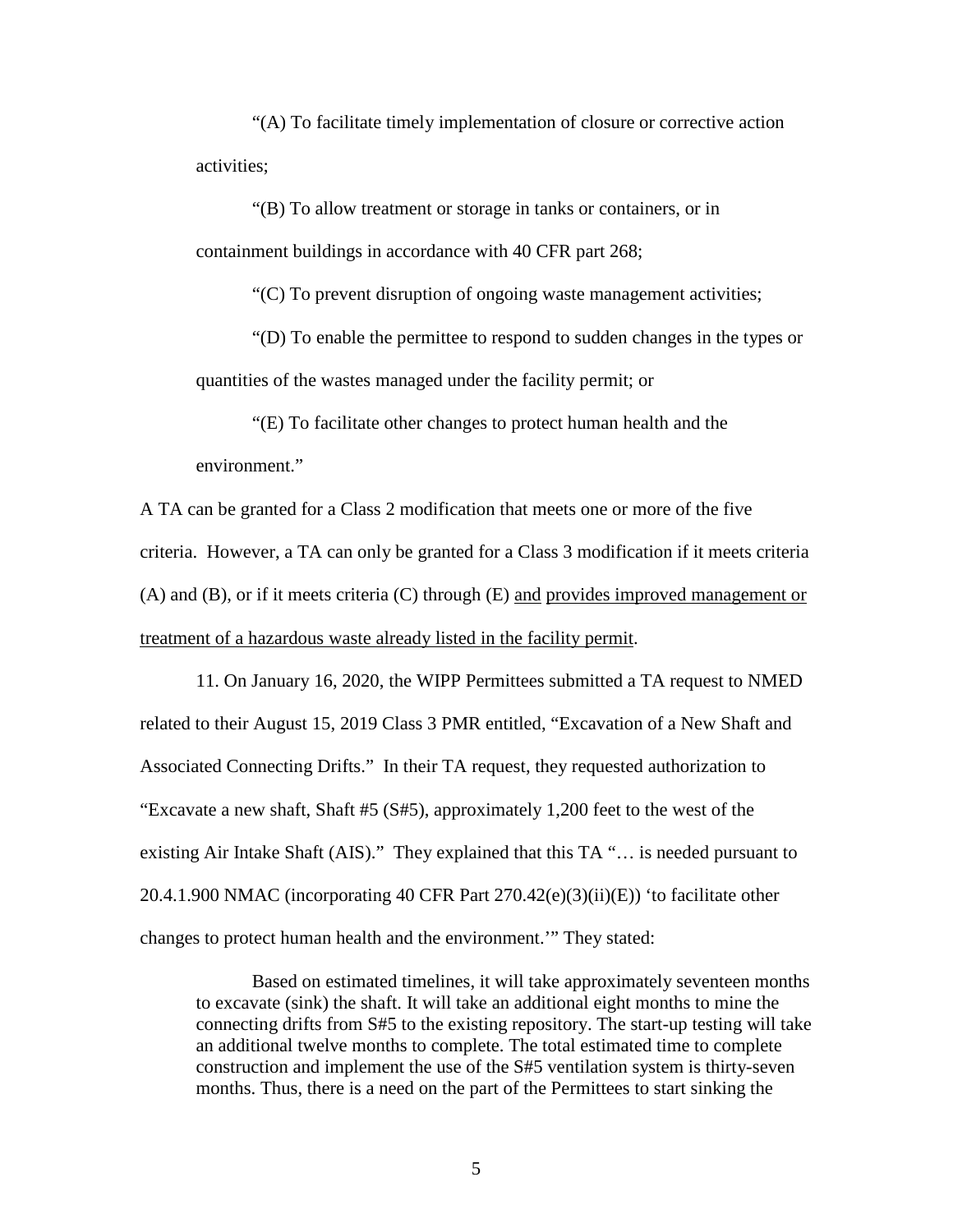shaft as soon as possible so that the upgrade, which includes additional unfiltered ventilation, will be available to the Permittees and their workforce at the earliest possible date.

TA, at p. 2.

12. During my 17 years working on the WIPP Permit, I evaluated at least four TA requests from the Permittees and recommended appropriate action by NMED. Under the TA regulations, NMED is not required to give public notice of its final decision, but the Permittees are required to send notice to the facility mailing list within seven days of their submission of the TA. In response, Southwest Research and Information Center ("SRIC") has frequently submitted comments on TA requests.

13. The relevant TA decision documents that I was directly involved in are listed below. The decision letters are attached to this affidavit:

| AR/Index | Date Issued | Action         | <b>Note</b>                               |
|----------|-------------|----------------|-------------------------------------------|
| Number   |             |                |                                           |
| 000904   | 09/05/2000  | Denial         | General inquiry from SRIC, no comment     |
| 001213.5 | 12/13/2000  | Approval       | SRIC comment sent $12/12$ , rec'd $12/15$ |
| 001230   | 12/22/2000  | Rescission of  | Incorporated SRIC 12/12 comments in       |
|          |             | prior approval | rescission                                |
| 010955   | 09/24/2001  | Denial         | SRIC comment sent 9/6                     |
| 040521   | 05/21/2004  | Approval       | No comment from SRIC                      |

14. Public comment can be extremely helpful in providing an alternative perspective. It is crucial to informed decisionmaking by NMED.

15. For several clear regulatory reasons, NMED should not have approved the January 16, 2020 TA request to excavate Shaft #5. Any one of the following reasons would be sufficient grounds to deny this TA request. The combination of the following reasons makes an indisputable argument for denial:

A. A TA for preconstruction activities is not allowed under Class 3 PMRs,

and thus are inappropriate activities for a Class 3 TA request – Preconstruction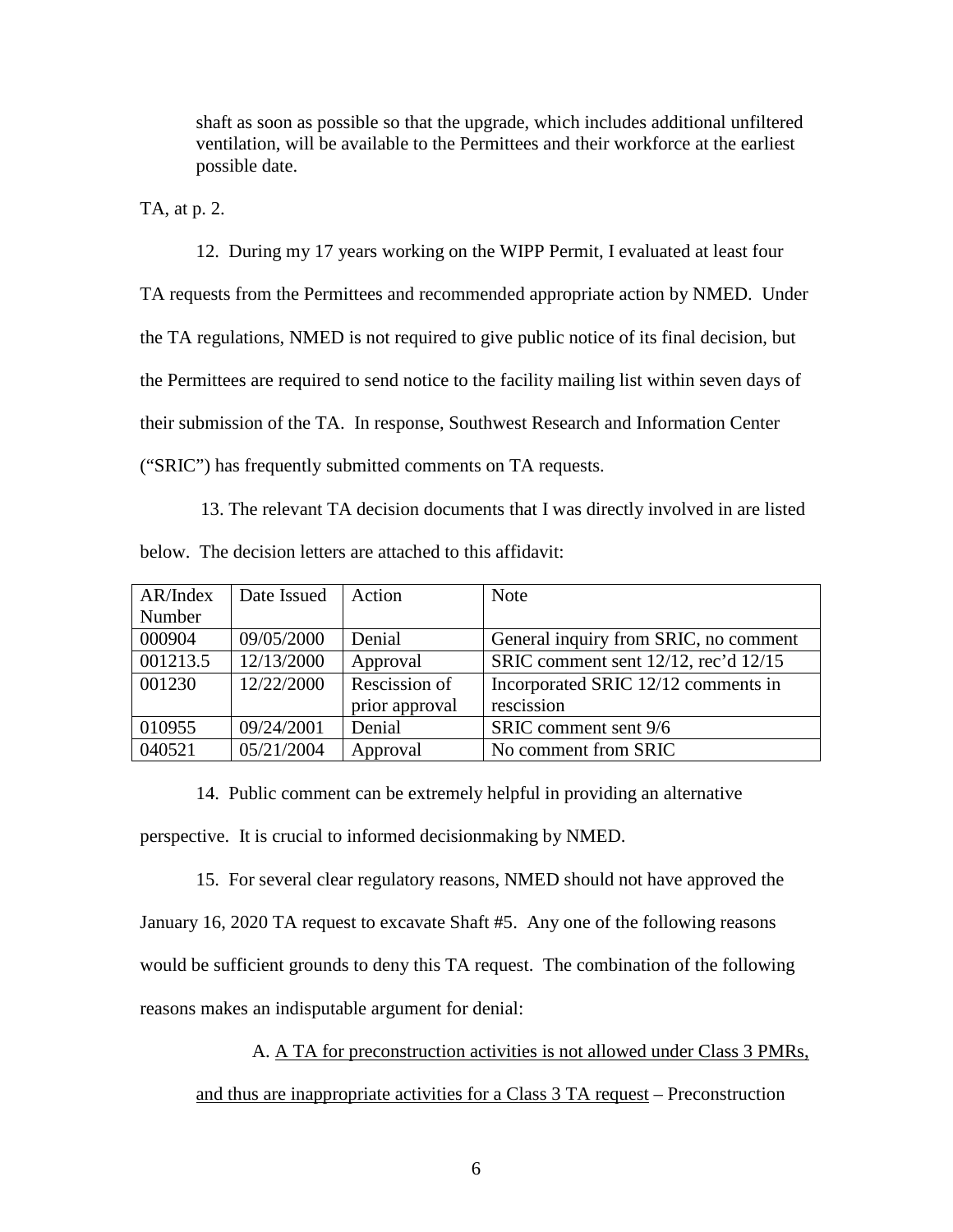activities are only allowed under Class 2 PMRs. EPA's preamble for the final rule clearly states that the preconstruction provisions available for Class 2 PMRs do not apply to Class 3 PMRs. Based on the regulation alone, approval of the TA is totally indefensible.

B. The proposed activity will not achieve the stated objective within the time limit for a TA – Permittees state that the purpose of the TA is "to facilitate other changes to protect human health and the environment," but the proposed activity is to "Excavate a new shaft…" The new shaft could not be connected to the existing WIPP repository for more than three years. Thus, the TA will have zero impact on human health and the environment within the 180-day or (if reissued for one additional term of up to 180 days) 360-day limit, which is the maximum allowed. Excavating a shaft in downtown Carlsbad (or Santa Fe) would have the same inconsequential effect on human health and the environment. Moreover, a Class 3 TA must "provide<sup>[]</sup> improved management or treatment of a hazardous waste already listed in the facility permit." This TA has nothing to do with "management or treatment" of waste.

C. The timeframe for the proposed activity does not fit within the TA time limit – Even if excavating a new shaft *did* have a positive impact on protecting human health and the environment, the Permittees estimate "it will take approximately seventeen months to excavate (sink) the shaft" and thirty-seven months in total "to complete construction and implement the use of the S#5 Ventilation system." EPA specifically states that the activities authorized by a TA must be completed at the end of the authorization. 53 Fed. Reg. at 37920. A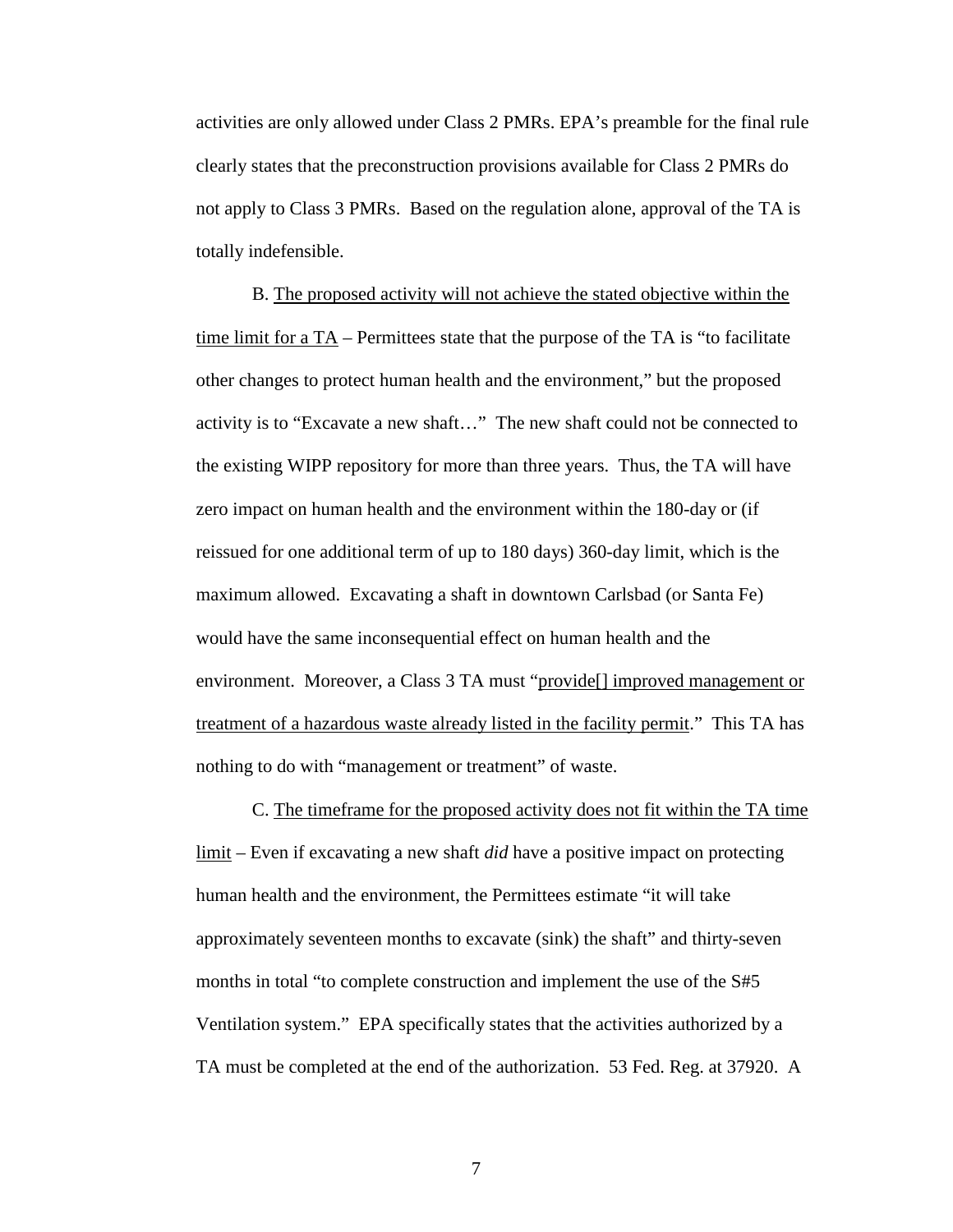TA is limited to 180 to 360 days. 40 CFR  $\S 270.42(e)(1)$ , 270.42(e)(4). At the end of the TA, not even the excavation of the shaft will have been completed. At the same time, the Class 3 PMR will probably not result in a decision within the 360 days, due in part to competition with the permit renewal process currently in preliminary stages.

D. The Permittees have not demonstrated that the proposed activity is necessary – Even if this preconstruction activity were allowable in a Class 3 PMR process, which it is not, the Permittees are confusing "necessary" with "desirable." TAs are intended to authorize activities necessary to respond promptly to changing or temporary conditions (53 Fed. Reg. at 37919), not to circumvent the public process for permit modifications—based only on the supposed urgency of Permittees' self-imposed deadlines. Permittees have not demonstrated that the facility cannot wait until action is taken on the PMR in accordance with the Class 3 process. To construe this provision in any other manner would subvert the public regulatory process for permit modifications under the HWA and RCRA.

E. The nature of the actions authorized by the TA calls for denial of the TA – In granting the TA on April 24, 2020, NMED has in essence foreordained the outcome of the PMR without the benefit of public comment and hearing. After the Permittees spend millions of dollars *beginning* the excavation of a new shaft under the TA granted by NMED, it is unimaginable that NMED would be able to deny the PMR. Likewise, telling the Permittees that they would need to